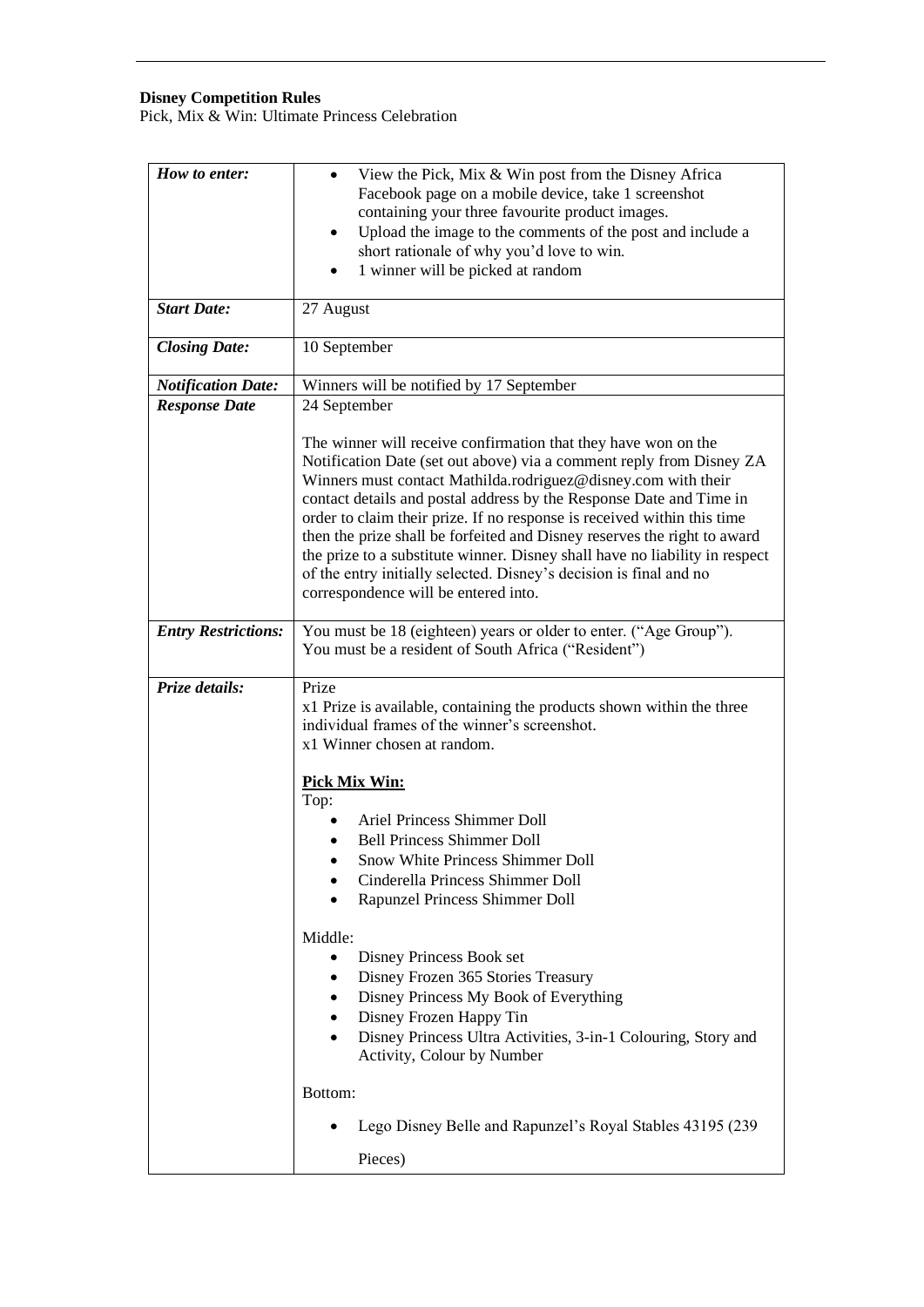|                              | LEGO Disney Belle and the Beast's Castle Set 43196                                                                                                                                                                                                                                                                                                            |
|------------------------------|---------------------------------------------------------------------------------------------------------------------------------------------------------------------------------------------------------------------------------------------------------------------------------------------------------------------------------------------------------------|
|                              | Lego Disney Ariel, Belle, Cinderella & Tiana's Storybook                                                                                                                                                                                                                                                                                                      |
|                              | Adventures 43193                                                                                                                                                                                                                                                                                                                                              |
|                              | Disney Princess Animators Collection Mini figurine set<br>Disney Princess Bath figurine set<br>$\bullet$                                                                                                                                                                                                                                                      |
|                              | <b>RESTRICTIONS</b><br>Prize offer is subject to Disney verifying the entry, the winner(s) being<br>eligible for the prize and meeting all the competition criteria.<br>• Prize must be confirmed by 24 September.<br>• The prize is non-transferrable.                                                                                                       |
| <b>Winner Selection:</b>     | Winning entries will be selected from all valid and correct entries<br>received by the Close Date and Time.                                                                                                                                                                                                                                                   |
| Prize Fulfilment:            | Best endeavours will be made to ensure that you receive your prize<br>within 60 days of acceptance however due to current restrictions on<br>delivery there may be a delay in you receiving your prize.<br>* If you are selected as a winner, please ensure your contact details are<br>shared when claiming the prize including delivery address and contact |
|                              | phone number                                                                                                                                                                                                                                                                                                                                                  |
| <b>Customer</b><br>Services/ | If you have any questions please<br>contactMathilda.rodriguez@disney.com                                                                                                                                                                                                                                                                                      |
| <b>Contact Details:</b>      |                                                                                                                                                                                                                                                                                                                                                               |

## **General Terms & Conditions**

The Promoter is The Walt Disney Company Africa, 1<sup>st</sup> floor, 16 Fricker Road, Illovo, Johannesburg, 2196. If you have any questions please contact [Aphiwe.kunene@disney.com](mailto:Aphiwe.kunene@disney.com) or mathilda.rodriguez@disney.com

## **BY PARTICIPATING YOU AGREE TO THE REQUIREMENTS SET OUT IN ALL PROMOTIONAL MATERIALS AND THE FOLLOWING GENERAL TERMS AND CONDITIONS**.

## TERMS AND CONDITIONS FOR DISNEY COMPETITIONS

- 1. These are the standard terms and conditions ("Terms and Conditions") for the competition (the "Competition") conducted by The Walt Disney Company Africa Proprietary Limited, (company registration number: 1997/000014/07) with registered offices at 16 Fricker Road, Illovo, Johannesburg, 2196, South Africa (the "Organizer", "DISNEY" or "We"). These Terms and Conditions should be read together with the competition rules ("Competition Rules"), set forth below. In the event of a conflict between the Competition Rules and these Terms and Conditions, the provisions of the Competition Rules will prevail.
- 2. Your entry into the Competition and/or your acceptance of a prize (in the event that you win a prize) constitutes your binding acceptance of the Terms and Conditions on behalf of yourself.
- 3. The Competition is not open to:
	- 3.1 directors, members, partners, agents, employees or consultants of the Organizer, its Affiliates, as specified here below, or any supplier of goods or services in connection with the Competition;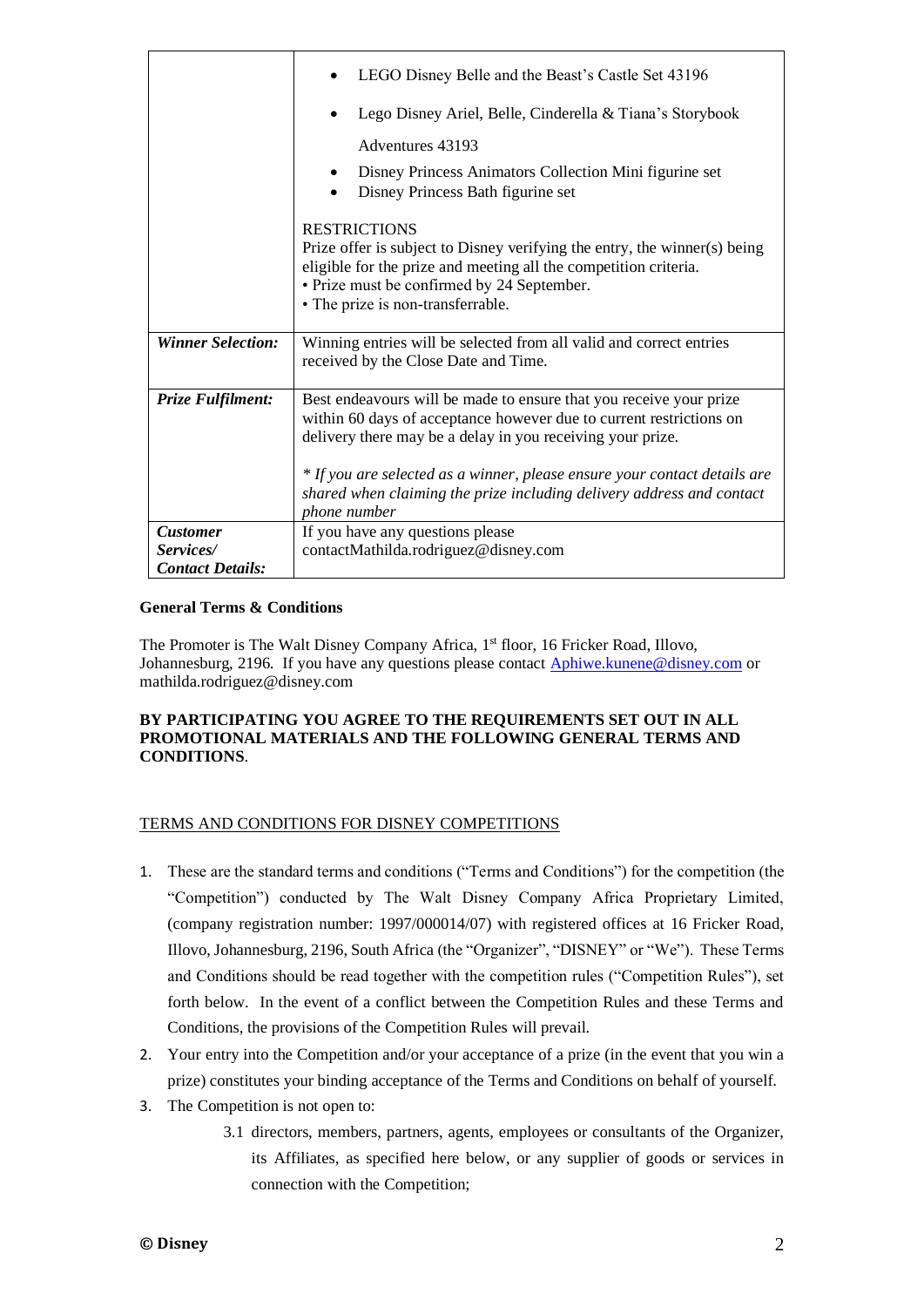- 3.2 the spouse, life partner, business partner or associate, or the natural or adopted parent, child, or sibling, of any of the persons specified in 3.1 above; and
- 3.3 entrants not residing in South Africa.
- 4. For purposes hereof, "Affiliate" means the The Walt Disney Company Limited, The Walt Disney Company Africa PTY Limited, Fox, FNG, National Geographic, 21CF (21st Century Fox) group of companies, our partners, and distributors of channels, co promoters, sponsors of this Competition, our subsidiaries, and their subsidiaries and respective holding companies, the subsidiaries of their holding companies, and their directors, officers, employees, agents and representatives.
- 5. Unless otherwise specified in the Competition Rules, you may only enter this Competition once before the closing date.
- 6. You may not participate in or win this Competition if you have won a competition promoted by us within the past 3 (three) months. You will be eligible to participate in a competition promoted by us after the expiry of 3 (three) months after the date on which you won the last competition.
- 7. If you use a mobile phone for entry into the Competition, the data or airtime costs will be charged at the prevailing rates, which may vary from time to time. "Free" minutes under a cellphone contract do not apply.
- 8. It is your responsibility to ensure that your entry is received by us prior to the closure of the Competition. Any entries which are not received by us prior to the closure of the Competition will not be eligible to participate, regardless of the reason for the late entry. We and our Affiliates are not responsible for any entries which are not received by us, in the format described in the Competition Rules, whether timeously or at all, regardless of the cause thereof. Without limitation, we and our affiliates are not responsible for any problems or technical malfunction of any telephone network or lines, computer on-line systems, servers, or providers, computer hardware or software failure or malfunction, traffic congestion (whether physical, or on the Internet, telephone lines or at any service provider, website or other device or medium), or any combination thereof, or any other technical or other problems.
- 9. We and our Affiliates are not responsible for any injury or damage to your or any other person's property including but not limited to, computer, mobile telephone or other device used by you to enter into, or obtain any materials related to, the Competition.
- 10. It is your responsibility to ensure that any information which you provide to us is accurate, complete and up to date.
- 11. Any costs or expenses which you may incur other than in respect of those items specifically included in a prize are for your own account. We and our Affiliates will not be responsible for any costs or expenses which you, or your partner (if applicable), incur during and for purposes of your entry into the Competition and your acceptance and/or use of a prize.
- 12. We and our Affiliates do not make any representations or give any warranties, whether expressly or implied, as to a prize, and in particular, but without limitation, make no representations and give no warranty that –
	- 12.1 your entry or participation in the Competition will necessarily result in you winning a prize;
	- 12.2 a prize, or any aspect thereof, will meet your, or, if applicable, your partner's, requirements, preferences, standards or expectations; or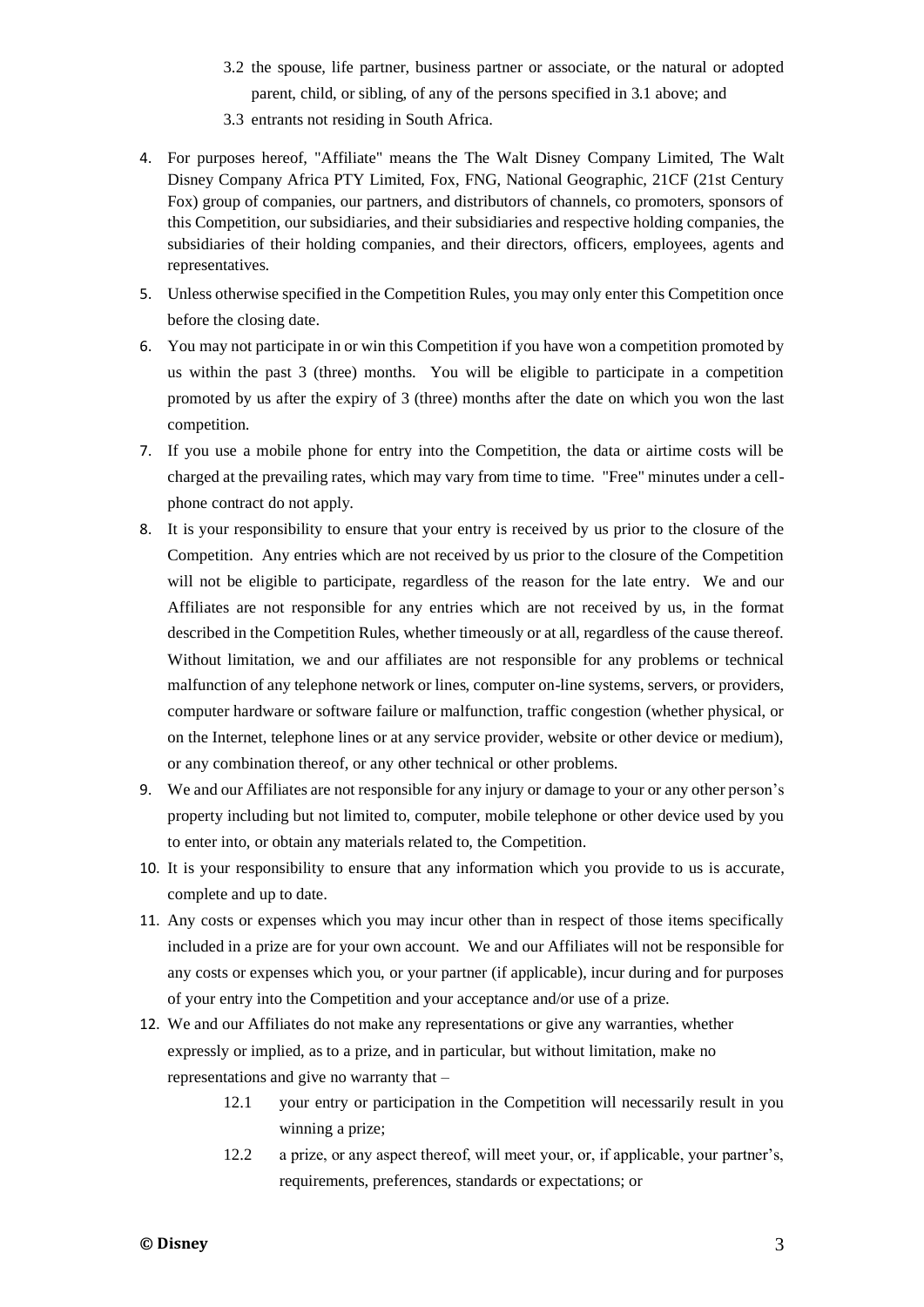- 12.3 a prize, or any aspect thereof, will be satisfactory, punctual, free from defects, safe or reliable.
- 13. We and our Affiliates will not be responsible for any harm, damage, loss or claim relating to the provision of any element of a prize or any changes to a prize that may be made at any time and you accordingy indemnify us from any claim for loss suffered.
- 14. Prizes are not transferable and may not be deferred, changed or exchanged for cash or any other item.
- 15. You may not win a prize if it is unlawful for us to supply such a prize to you. If you do win such a prize, you will forfeit it.
- 16. You must possess whatever documents and permissions that may be required in order to accept and use a prize, which documents and permissions must remain valid in such minimum form and for such minimum period after the prize date as may be required by the relevant authorities.
- 17. The winners will be notified by means of the contact details provided to us. If we are, or a third party supplier is, unable to contact a winner within one (1) working day or if the winner is unable to collect the prize within 2 (two) days, the winner will forfeit the prize and the Organizer reserves the right to select a new winner under the same conditions. By entering this Competition you consent to your personal data being transferred to DISNEY and its Affiliates for prize fulfilment only. The data protection policy is available at the following link: [https://disney.co.za/com/info/privacy-policy.](https://disney.co.za/com/info/privacy-policy)
- 18. We may invite you to be present when the prize winners are determined or announced, to participate in any of our marketing activities, to appear in person in the electronic media and/or the print media, and/or to endorse, promote or advertise any of our goods or services, for which no fee, royalty or other compensation will be payable. You may decline such an invitation.
- 19. We may publish names of the participants and winners on any of our communication platforms.
- 20. We may use, exploit, show, edit and modify the videos and the pictures you will send in occasion of the Competition, without any fee to be charged to the Organizer and/or its Affiliates. Therefore, by entering this Competition you hereby expressly assign the Organizer and/or its Affiliates the right to use your name, image, voice and performance included in the videos or pictures sent to the Organizer, worldwide, in perpetuity and for free for the promotion of the Competition.
- 21. We may require you to provide us with such additional information and documentation as we may reasonably require processing, confirming and facilitating your acceptance and/or use of a prize. If you refuse to provide us with the requested information or documentation within 1 (one) day, you will forfeit the prize.
- 22. In the event that you win a prize provided by a third party supplier, the supplier will contact you to arrange the collection thereof. In this regard, you must collect the prize at the time and date arranged with the supplier of the prize. All correspondence regarding the prize must be directed at the supplier of the prize. DISNEY will not be responsible for any further correspondence, harm, damage, loss or claim relating to the provision of any element of the prize.
- 23. We and our third party suppliers, as the case may be, reserve the right to vary, postpone, suspend, or cancel the Competition and any prizes, or any aspect thereof, without notice at any time, for any reason which we deem necessary. In the event of such variation, postponement, suspension or cancellation, you agree to waive any rights, interests and expectations that you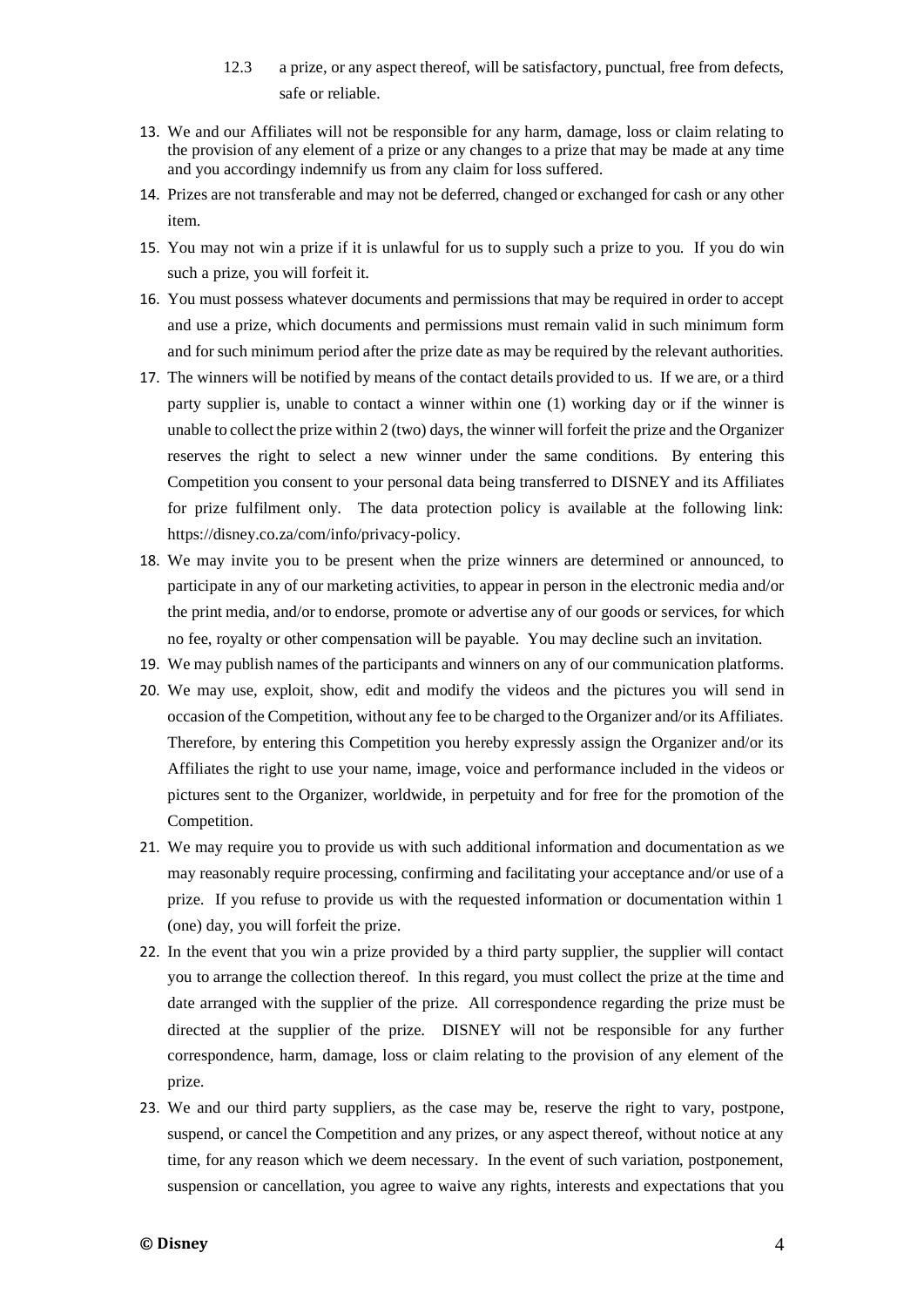may have in terms of this Competition and acknowledge that you will have no recourse against us, our Affiliates and third party suppliers.

- 24. You agree that your participation in the Competition, and your acceptance and/or use of a prize, or any aspect thereof, is at your own risk.
- 25. We and our Affiliates will not be responsible, and disclaim all liability, for any loss, liability, injury, expense or damage (whether direct, indirect, incidental, punitive or consequential) of any nature, whether arising from negligence or any other cause, which is suffered by your participation in the Competition or the acceptance and/or use by you, of any prize, or by any action taken by us or any of our Affiliates in accordance with the Terms and Conditions. In the event that liability cannot be excluded in law, any claim for damages shall be limited to direct damages and shall not exceed R 20 000.00 (twenty thousand Rand).
- 26. You, and in the event of your death, your family, dependants, heirs, assignees or any other beneficiaries of your estate, indemnify and hold us and our affiliate harmless against any claim by you, or your partner (if applicable), (whether direct, indirect, incidental, punitive or consequential) of any nature, whether arising from negligence or any other cause, relating to any injury, loss, liability, expense and/or damage which you may suffer, howsoever arising, in relation to your entry into this Competition and/or acceptance and/or use by you of a prize.
- 27. You acknowledge that the acceptance and use of a prize is subject to the provison that
	- 27.1 all of the Terms and Conditions will apply to you, and you agree to be bound and comply, and will continue to comply, therewith;
	- 27.2 you indemnify and hold us and our Affiliates harmless against any claim or any third party in the event that you suffer any loss or damage pursuant to your acceptance and/or use of a prize.
- 28. If you fail to comply with any of the Terms and Conditions, then without prejudice to any other remedy which we may have, –
	- 28.1 you will be automatically disqualified and you will forfeit the prize/s (in the event that you have already won a prize);
	- 28.2 you will pay us for any loss or damage incurred by us directly or indirectly as a result of your (or, if applicable, your partner's) non compliance, including all of our legal costs (including attorney and own client costs) which we may incur in taking any steps pursuant to your (or your partner's) non-compliance; and
	- 28.3 you indemnify and hold us and our Affiliates harmless against any claim by any person, (whether direct, indirect, incidental, punitive or consequential) of any nature, whether arising from negligence or any other cause, relating to any death, injury, loss and/or damage which may be suffered howsoever arising in relation to your failure (or that of your partner, if applicable) to comply therewith.
- 29. The Competition is governed by all all applicable laws, regulations, governmental rules, guidelines and codes relating to bribery and corruption, including without limitation applicable Foreign Corrupt Practices Act legislation, US Securities and Exchange Commission legislation and OECD Convention legislation, and by entering into the Competition, you acknowledge that you shall not, nor shall any person on you behalf, directly or indirectly offer or give (or agree to offer or give) any gift, benefit, entertainment or other consideration to any person which is intended to induce or encourage, or which has the effect of inducing or encouraging, to breach